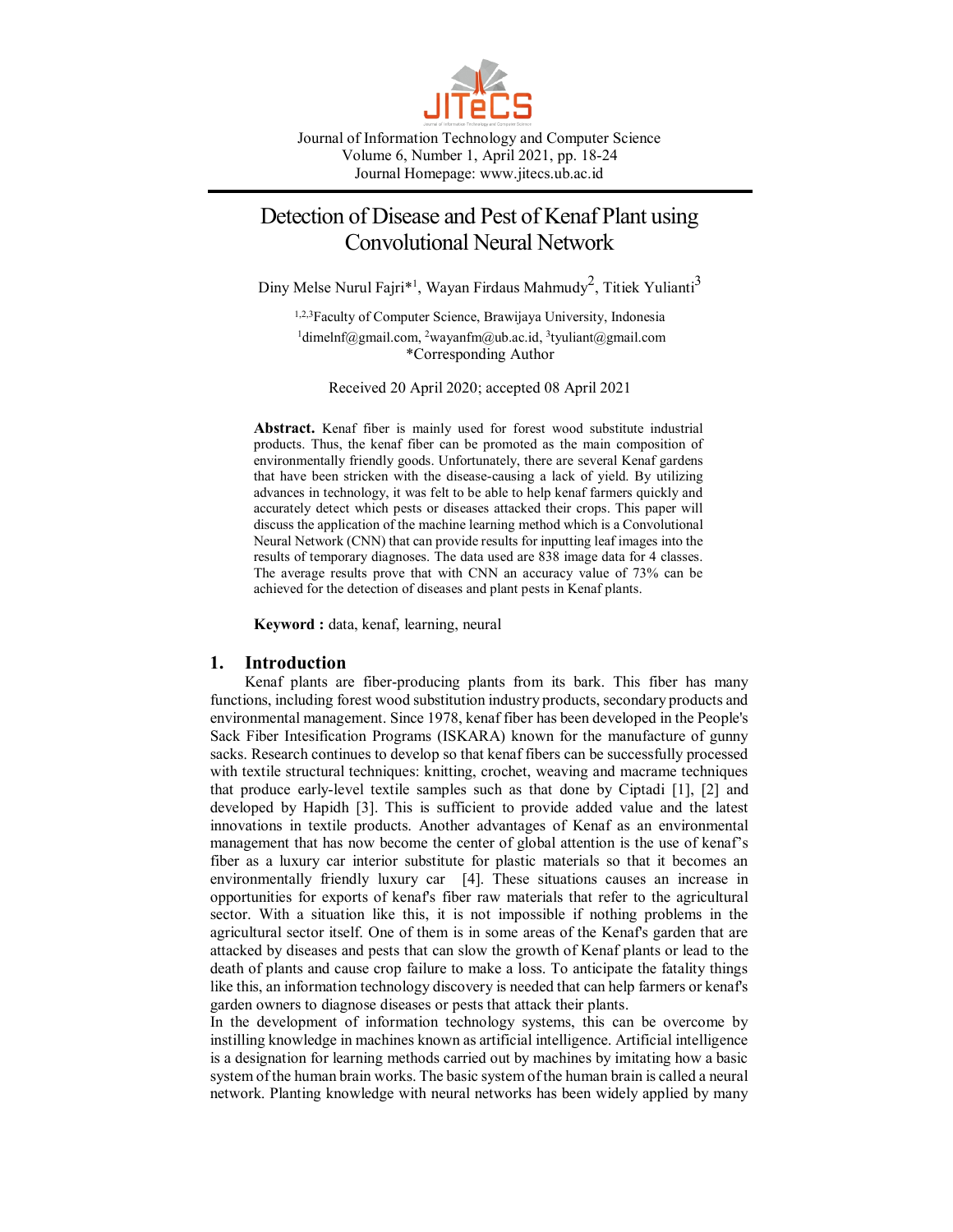people, one example is applied by Saragih who identifies Jatropha plant diseases using Fuzzy Neural Network [5] which is one of the artificial intelligence systems that can detect types of plant diseases based on their symptoms. Unfortunately the level of accuracy achieved is only about 30% and then optimization is done again so that the results are further improved by using Simulated Annealing [6]. So that research can increase the level of accuracy or in other words the results of detection of the type of the disease are accurate, so do deeper research in the Neural Network. Deeper learning systems on the Neural Network are known as deep learning. Deep learning is called "Deep" because the structure and number of neural networks in the algorithm can reach up to hundreds of layers [7]. Techniques and algorithms in Deep Learning can be used both for the needs of supervised learning, unsupervised learning and semi-directed learning in various applications such as image recognition, speech recognition, text classification, and so on. Many studies use deep learning to recognize objects. Deep learning also refers to the introduction of learning based on images [8]. One of them applied by [9] to detect types of bacteria and some other object recognition studies [10], [11], [12]. Deep learning is effective to train large scale data [10]. With deeper learning and strong computing factors, it will provide maximum results [7]. Related to some previous studies relating to deep learning, the research will be made a system with an introduction to the types of diseases and pests that attack the Kenaf plant so that the existence of this system can help farmers to avoid crop failures caused by diseases and pests attack. The type of deep learning that is applied is the Convolutional Neural Network (CNN) which is a development of Multi-Layer Perceptron (MLP) which is specifically designed to process two-dimensional data. Two-dimensional data object are images. Image is the result of the sampling process that has been processed from discrete images. The sampling process is a process of spatial digitization  $(x, y)$ [13]. CNN was first introduced by Yann LeCun, et al. with an architecture named LeNet-5, consisting of seven layers, i.e. four layers of feature extraction and three fully connected layers [14]. This network succeeded in recognizing handwritten numeric images in the Modified National Institute of Standards and Technology (MNIST) database containing 60,000 data and ten classes. The LeNet-5 learning process is carried out with 50,000 data and 10,000 data as test data. After that, the development of CNN continued, especially since 2010 the ImageNet Large-Scale Visual Recognition Challenge (ILSVRC) competition began to aim to identify 1,000 classes from 1.2 million learning data. Based on the latest CNN developments along with some previous research, the CNN method is expected to be able to provide solutions to the problem of Kenaf plant diseases detection based on images.

# **2. Kenaf Plants**

The Kenaf plant has the scientific name Hibiscus cannabinus L. Its an annual plant that only grows in the dry season. Kenaf began to be known in Indonesia since 1904 and began to develop commercially in 1978. Kenaf plants are known by different names in each country. The leaves of the Kenaf plant are located on the main stems and branches and are intermittent. Kenaf leaves vary in color according to the subspecies. Leaves in the Kenaf plants consist of three forms, namely single leaf (unlobed), partially lobed and deeply lobed. The palmately lobed leaf has 5 sections and 7 sections with jagged at the edge of leaves [15]. Abnormal physiological processes that are caused by interference with pathogens or weather that does not support plant growth normally causes disease in plants [16].

#### **2.1 Leaf Blight**

Most of these diseases can be found in times of high humidity and rainfall. Symptoms of this disease can be seen through the leaves and bark of the plant. Leaves infected with this disease are dirty green, then become reddish or brownie and black spots which are a fungus pycnidia and the fingers of the leaves will shrink. The Leaf Blight disease is shown in figure 1.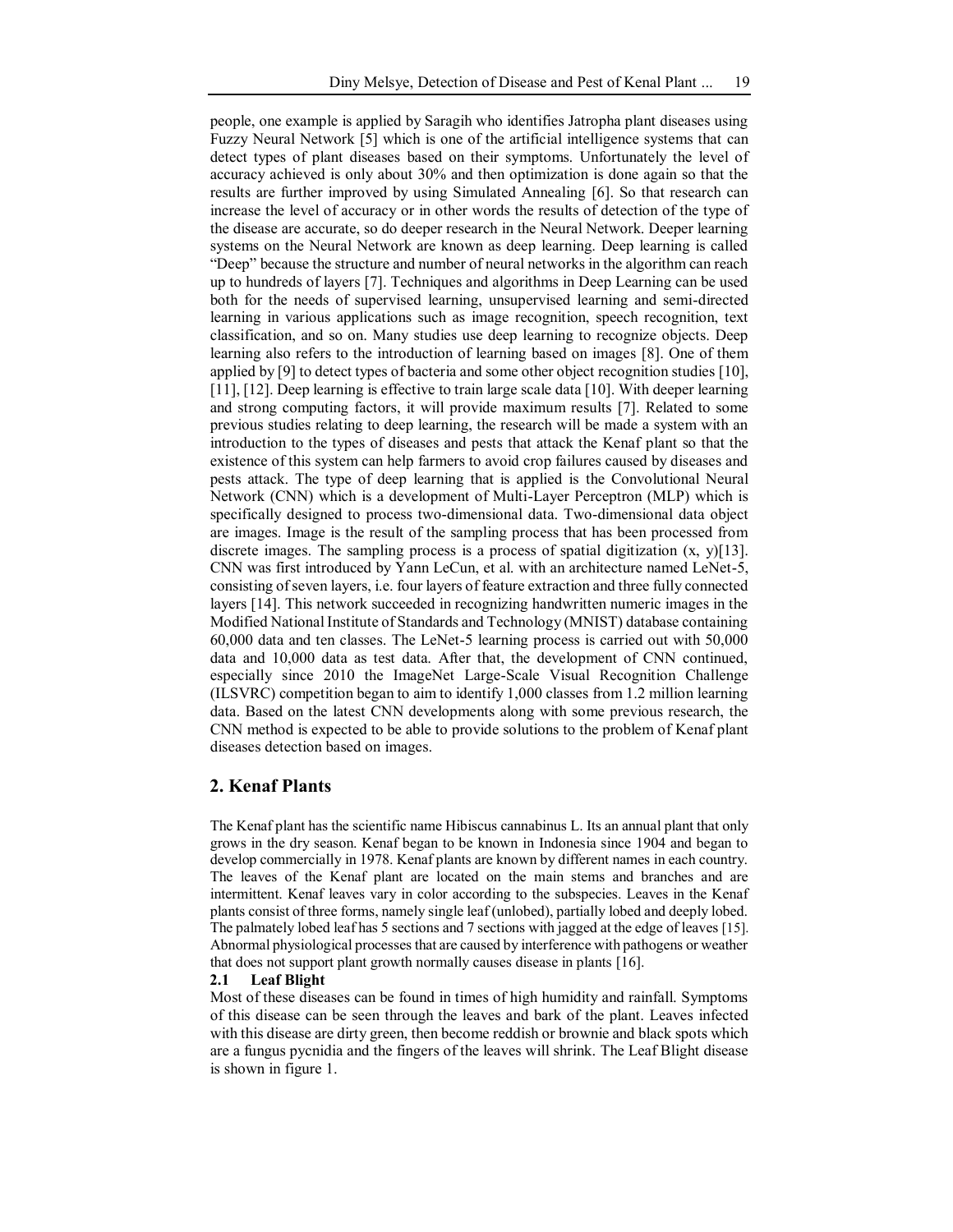

Figure 1. Leaf Blight Disease on Kenaf Leaf

## **2.2 Sundapteryx Bigutulla**

Amrasca (Sundapteryx) bigutulla is a pest that attacks kenaf plants. This pest can suck 19% of the fiber in plants. These pests lay their eggs on the leaf bone or leaf stalk. This pest attacks by sucking plant cell fluids. The initial symptom of the plant is that the edges of the leaves turn yellowish and then turn reddish and curved. The color of the leaves will extend to the entire surface until the leaves become dry and then fall out. The leaf affected by the pest Amrasca (Sundapteryx) bigutulla shown in figure 2.



Figure 2. Sundapteryx Bigutulla on Kenaf Leaf

# **2.3 Tungau**

Tungau (Tetranychus urticae) or mite is a polyphagous pest that attacks approximately 1100 plant species. Damage to the leaves of the kenaf plant is also caused by mites. Symptoms detected on Kenaf leaves are the appearance of reddish spots that spread on the surface of the leaf. These pests absorb liquid plant cells so that if ignored, the red spots will spread throughout the surface of the leaf, then the leaves fall out and the plant will die. The leaf affected by the pest Tungau shown in figure 3.



Figure 3. Tungau affected in Kenaf Leaf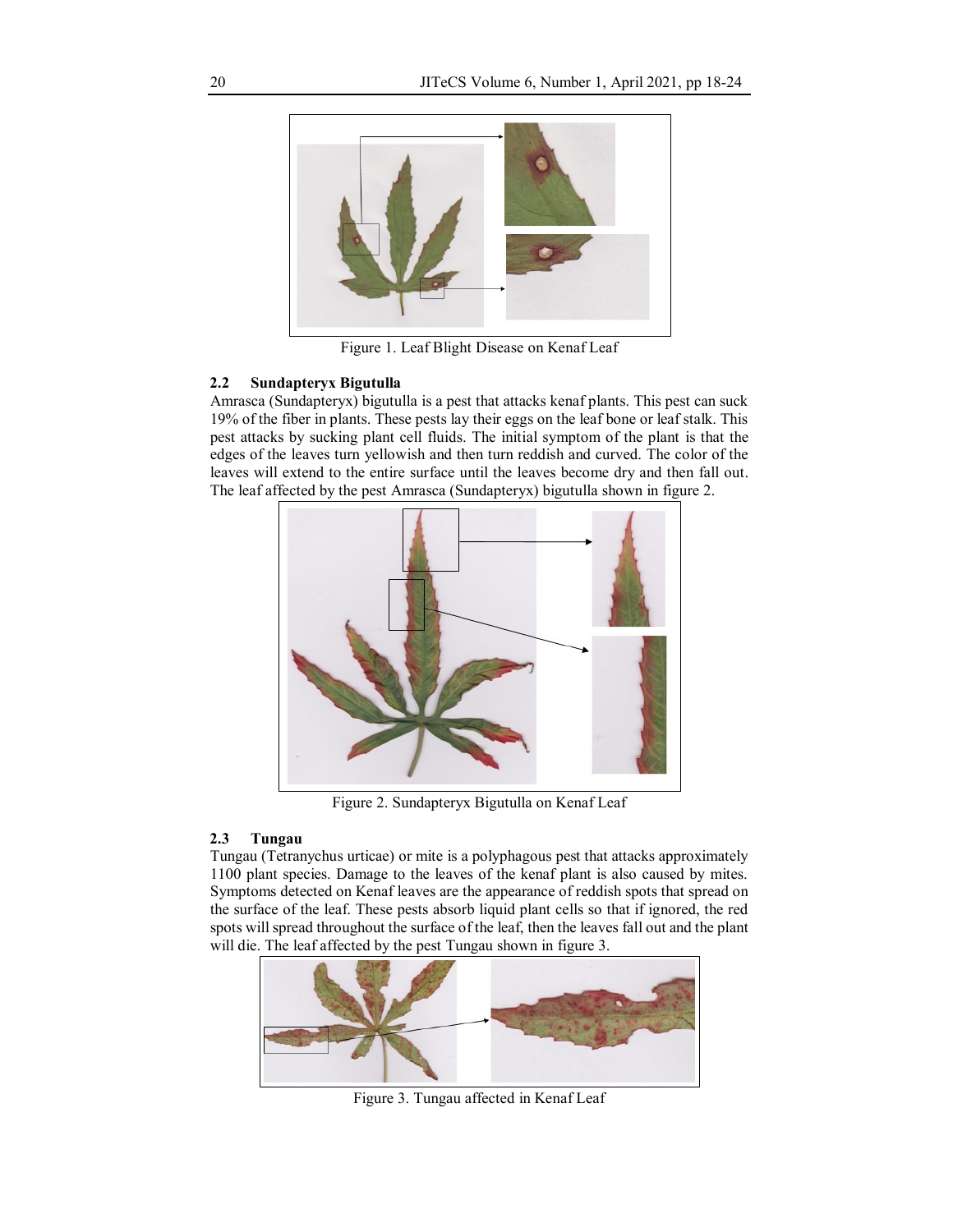#### **3 Methodology**

This research was conducted to detect diseases from Kenaf plant diseases using deep learning methods from the Neural Network, namely Convolutional Neural Network.

#### **3.1 Data**

The data obtained is image data taken directly from 2 places, namely:

1. Kenaf plantations garden in Lamongan city, East Java.

2. Sweet and Fiber Research Institute, Malang Karangploso

The data taken is leaves image data. Data retrieval media are digital pocket cameras, cellphone cameras and scanners.

### **3.2 Pre Processing**

The initial process in processing input data or preprocessing is wrapping and cropping. The wrapping process is a process that is carried out to check the edge of the image and then determine the maximum edge so that the process of cropping or cutting the image object remains intact manually.

## **3.3 Convolutional Neural Network**

The CNN work system has similarities with MLP, the difference in neurons represented in the two-dimensional form on CNN and one-dimensional form in MLP. Many layers are used to translate object recognition identification. The number of layers forms a unity that forms an architecture. In 2015, zisserman and simonyan was proposed an architecture of Convolutional neural network called VGGNets [17]. Their paper focuses on the accuracy value that can be obtained in the use of convolutional neural network learning methods. The input will pass through the weight layer and the convolution layer in the VGGNet architecture after doing the preprocessing process. The VGGNet network architecture only uses 3x3 convolutional layers which are stacked with increasing depth and the volume size measure by maxpooling layer. In order to reduce excessive training time on deep learning, dropouts and normalization of overlapping batches are provided. So that no gradient is lost, it is necessary to provide an activation function, namely ReLU. This architecture is equipped with fully connected layers to connect between networks as well as software classifiers to provide classification decisions. Based on the excellence and simplicity that this architecture has to offer, then the architecture used in this study is VGGNet [17] with a little reduction into Smaller VGGNet. The designed layer consists of CONV  $\rightarrow$  RELU  $\rightarrow$  POOL, followed 2 sets CONV  $\rightarrow$  RELU  $\rightarrow$  CONV  $\rightarrow$  RELU  $\rightarrow$  POOL and set of FC  $\rightarrow$  RELU  $\rightarrow$  FC  $\rightarrow$ SOFTMAX layers shown with table 1.

| No | Layer Type                 | Input Size                | Output Size               | Filter Size /<br>Stride |
|----|----------------------------|---------------------------|---------------------------|-------------------------|
| 1  | Input Image                | $96 \times 96 \times 3$   | $96 \times 96 \times 3$   |                         |
| 2  | <b>CONV</b>                | $96 \times 96 \times 3$   | $96 \times 96 \times 32$  | $3 \times 3$ ; K=32     |
| 3  | <b>ACT FUNC</b>            | $96 \times 96 \times 32$  | $96 \times 96 \times 32$  | RELU                    |
| 4  | <b>BATCH NORMALIZATION</b> | $96 \times 96 \times 32$  | $96 \times 96 \times 32$  |                         |
| 5  | <b>POOLING</b>             | $96 \times 96 \times 32$  | $32 \times 32 \times 32$  | $3 \times 3$            |
| 6  | <b>DROPOUT</b>             | $32 \times 32 \times 32$  | $32 \times 32 \times 32$  | 25%                     |
| 7  | <b>CONV</b>                | $32 \times 32 \times 32$  | $32 \times 32 \times 64$  | $3 \times 3$ ; K=64     |
| 8  | <b>ACT FUNC</b>            | $32 \times 32 \times 64$  | $32 \times 32 \times 64$  | <b>RELU</b>             |
| 9  | BATCH NORMALIZATION        | $32 \times 32 \times 64$  | $32 \times 32 \times 64$  |                         |
| 10 | <b>CONV</b>                | $32 \times 32 \times 64$  | $32 \times 32 \times 64$  |                         |
| 11 | <b>ACT FUNC</b>            | $32 \times 32 \times 64$  | $32 \times 32 \times 64$  | <b>RELU</b>             |
| 12 | <b>BATCH NORMALIZATION</b> | $32 \times 32 \times 64$  | $32 \times 32 \times 64$  |                         |
| 13 | <b>POOLING</b>             | $32 \times 32 \times 64$  | $16 \times 16 \times 64$  | $2 \times 2$            |
| 14 | <b>DROPOUT</b>             | $16 \times 16 \times 64$  | $16 \times 16 \times 64$  | 25%                     |
| 15 | <b>CONV</b>                | $16 \times 16 \times 64$  | $16 \times 16 \times 128$ | $3 \times 3$ ; K= 128   |
| 16 | <b>ACT FUNC</b>            | $16 \times 16 \times 128$ | $16 \times 16 \times 128$ | RELU                    |
| 17 | BATCH NORMALIZATION        | $16 \times 16 \times 128$ | $16 \times 16 \times 128$ |                         |
| 18 | <b>CONV</b>                | $16 \times 16 \times 128$ | $16 \times 16 \times 128$ | $3 \times 3$            |

Table 1. Summary of Smaller VGG Net on Kenaf Plants Disease and Pest Detection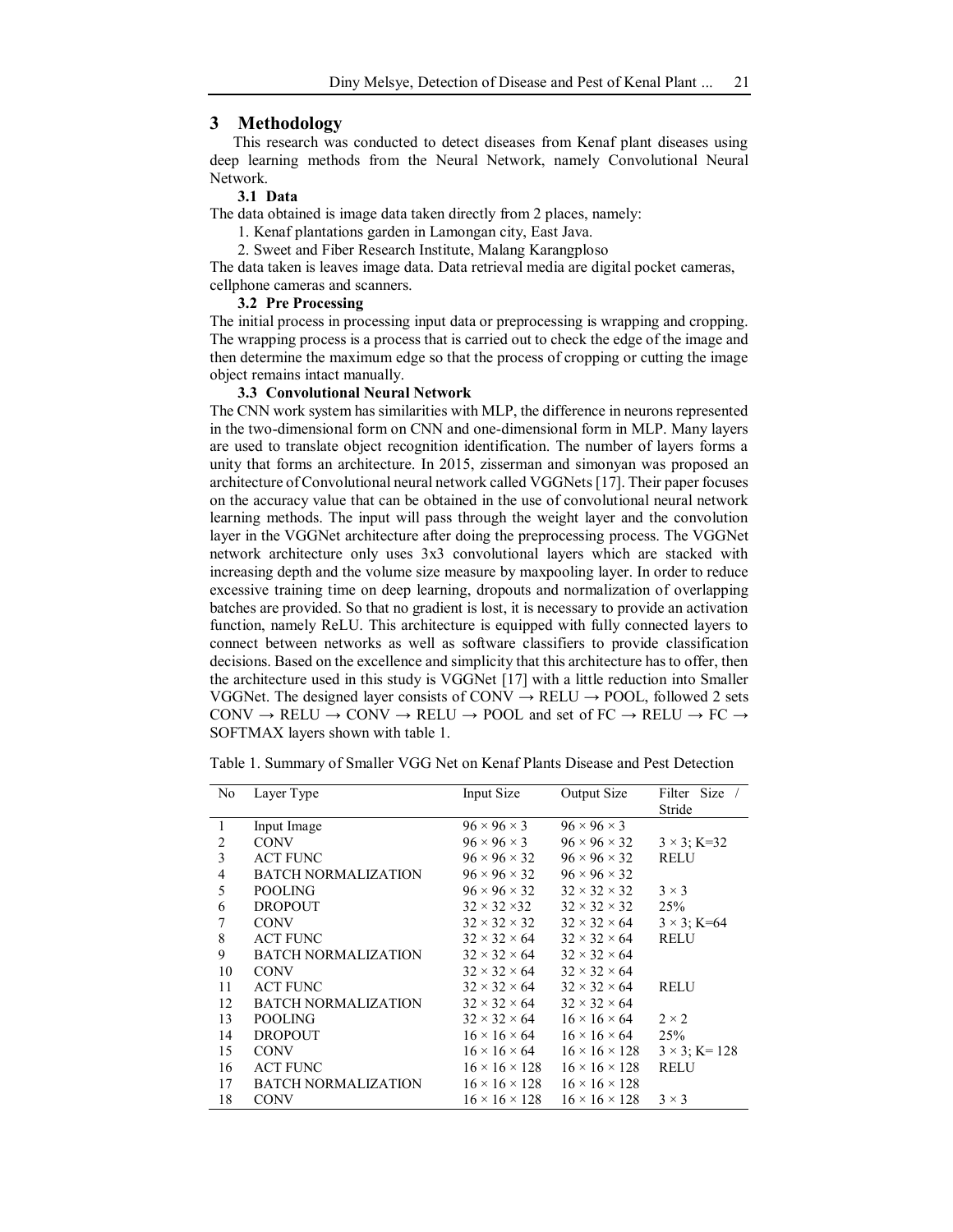22 JITeCS Volume 6, Number 1, April 2021, pp 18-24

| No | Layer Type                 | Input Size                | Output Size               | Filter Size  |
|----|----------------------------|---------------------------|---------------------------|--------------|
|    |                            |                           |                           | Stride       |
| 19 | <b>ACT FUNC</b>            | $16 \times 16 \times 128$ | $16 \times 16 \times 128$ | <b>RELU</b>  |
| 20 | <b>BATCH NORMALIZATION</b> | $16 \times 16 \times 128$ | $16 \times 16 \times 128$ |              |
| 21 | <b>POOLING</b>             | $16 \times 16 \times 128$ | $8 \times 8 \times 128$   | $2 \times 2$ |
| 22 | <b>DROPOUT</b>             | $8 \times 8 \times 128$   | $8 \times 8 \times 128$   | $25\%$       |
| 23 | <b>FLATTEN</b>             | $8 \times 8 \times 128$   | 8192                      |              |
| 24 | FULLY CONNECTED            | 8192                      | 1024                      |              |
| 25 | <b>ACT FUNC</b>            | 1024                      | 1024                      |              |
| 26 | <b>BATCH NORMALIZATION</b> | 1024                      | 1024                      |              |
| 27 | <b>DROPOUT</b>             | 1024                      | 1024                      | 50%          |
| 28 | FULLY CONNECTED            | 1024                      | 4                         |              |
| 29 | <b>SOFTMAX</b>             | 4                         | 4                         |              |

From Table 1, it is found how to utilize the layer dropout which is a neural network regularization technique in which some will be chosen randomly and not used during training data. These neurons are also disposed of at random. This means that the contribution of disposed of neurons will be temporarily stopped when the new weights are not applied to the neurons during backpropagation. As suggested by [17], an increase in the number of filters from 32 - 64 - 128, the deeper the network, the smaller the volume of spatial dimensions and the more parameters will be studied. The application of batch normalization and the dropout layer after the convolution layer and the activation function layer aims to reduce the overfitting of the classification. On the last layer, the fully connected neuron layer is reduced to 4, the same size as the target class of the image. Softmax classifier provides an opportunity for each prediction on the class label.

## **4 Experiments and Result**

The implementation of the smaller VGG Net architecture to determine the performance of this study was done by calculating the accuracy value of the classification process. The composition for the use of training data and test data is 100%: 20% of the total amount of data. The results of this experiments will be seen from Epoch, Train Loss, Train Accuracy, Validation Loss and Validation accuracy in Table 2. One epoch is calculated when all the datasets we use have passed through all nodes on the neural network. There is no standard on how much epoch you have to run to produce an accurate value, so you have to do an epoch test. Training loss is the error on the training set of data. Validation loss is the error after running the validation set of data through the trained network. Train / valid is the ratio between the two.

| No | Epoch | <b>Train Loss</b> | Train    | Validation | Validation | Time |
|----|-------|-------------------|----------|------------|------------|------|
|    |       |                   | Accuracy | Loss       | Accuracy   |      |
|    | 396   | 0.1378            | 0.9543   | 0.8725     | 0.8        | 18s  |
| 2  | 397   | 0.1754            | 0.9421   | 1.8238     | 0.7111     | 18s  |
| 3  | 398   | 0.1395            | 0.9347   | 0.7878     | 0.8        | 19s  |
| 4  | 399   | 0.1426            | 0.9543   | 1.9904     | 0.6889     | 18s  |
|    | 400   | 0.1993            | 0.9375   | 3.5375     | 0.4889     | 17s  |

Table 2. The accuracy value on the epoch is an approach to 400

It can be seen in Table 2 that reached an accuracy rate of 93% so that further testing can proceed. The next test is to test the performance of the model that has been designed. The result classification of class images of disease types can be seen in table 3. Table 3 contains information about the model used to be able to classify images into 4 main classes which can then be applied to overcome problems with this Kenaf plant. Figure 4 shown the plot during training. Figure 5 shows the correct and wrong labels on disease detection systems using the smaller VGGnet application model architecture.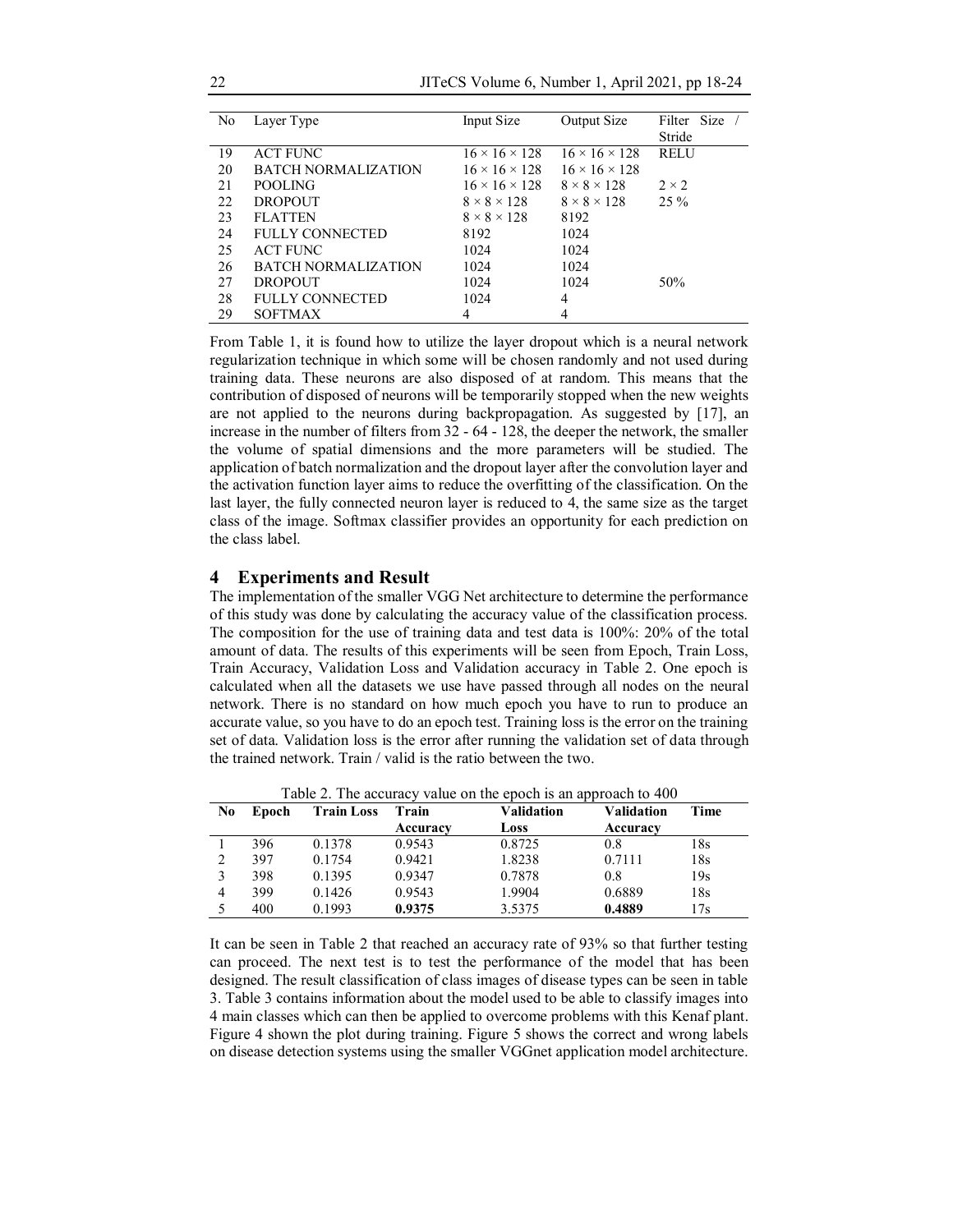

Figure 4. Training Loss and Accuracy

|    | Table 3. Image Test Correct Data Classes |      |        |
|----|------------------------------------------|------|--------|
| No | Class                                    | Data | System |
|    | Hawar Daun (Leaf Blight)                 | 40   | 30     |
|    | Tungau                                   | 40   | 29     |
|    | Sundapteryx Bigutulla                    | 40   | 35     |
|    | Sehat (Healthy)                          | 40   | 28     |
|    | Total                                    | 160  |        |

Based on Table 3, the overall testing data amounted to 160 with 40 test images in each class. The accuracy value achieved in 4 classifications is 76.25% with Training set accuracy of 93.75% and validation accuracy is 48.89%, the average accuracy of the entire system is about 72.96%. In this study, the Convolutional Neural Network is sufficiently capable to be used to classify data that is labeled using the supervised learning method, in which the workings of supervised learning are that there are trained data and targeted variables. This can be seen from the results of the tests that have been carried out, that convolutional neural networks are quite capable in the field of image processing.



Figure 5. Result of an Image detection system

# **5 Conclusion**

This study shows that the results of the detection of diseases and pest of kenaf plants can be done by the Convolutional neural network method with VGG architecture using data taken directly. The data used is very limited, the most data in one class classification is only 161 data while conducting deeper training can reach 1000 total data in each class. This system can reach an average accuracy point of 73% which means this result is good enough to be implemented. It can be done for further research by adding several layers that can reduce the parameters so that it increases the accuracy